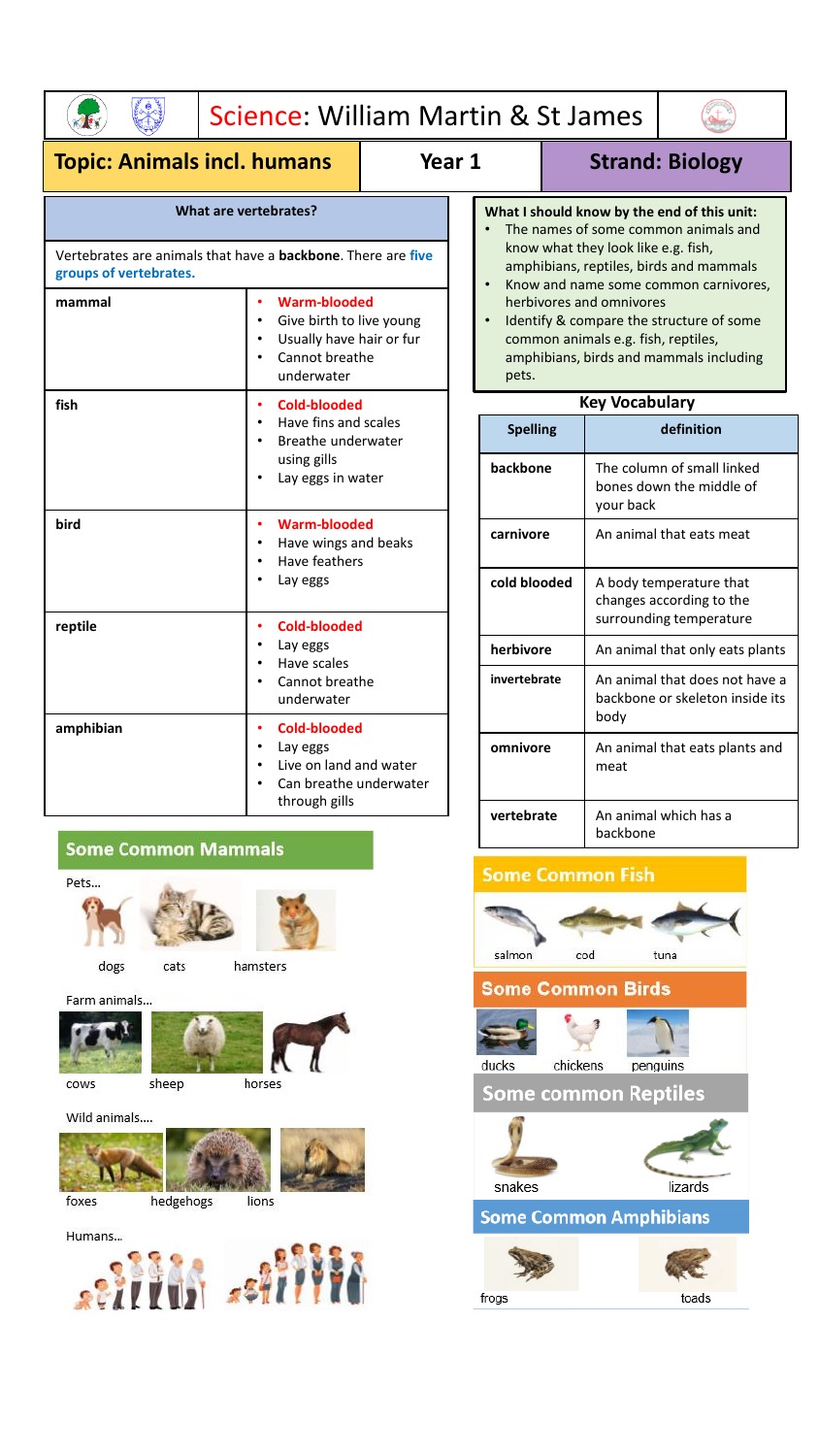

We **see** using our **eyes**.

5  $see$